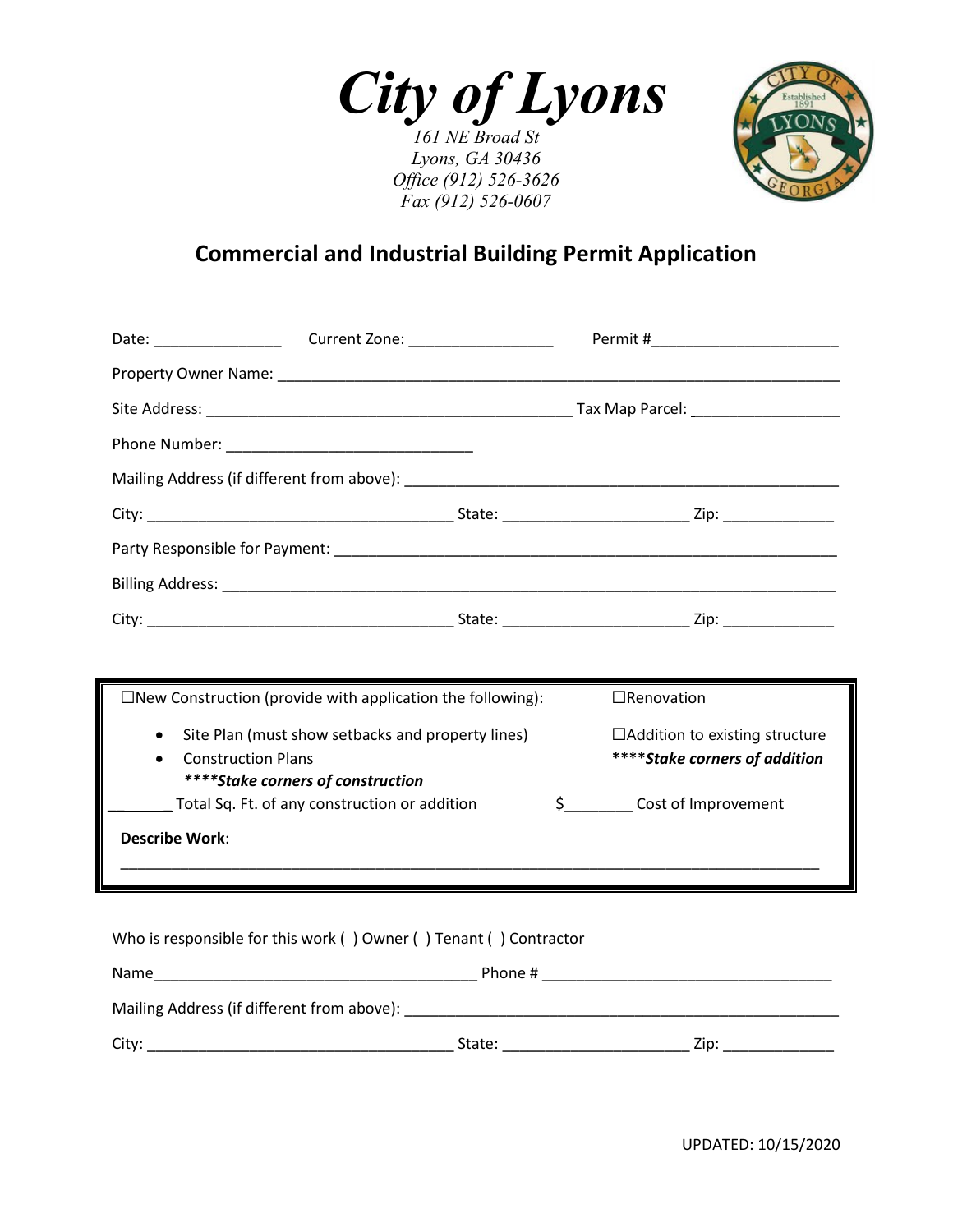| <b>General Contractor</b> |
|---------------------------|
|                           |
|                           |
|                           |
|                           |
|                           |
|                           |
|                           |
| hadula                    |

## **Fee Schedule**

Administration Fee  $$75.00$  (this fee is to be paid prior to building permit issuance).

CO Fee This fee is based on the number of inspections needed for the project. Most project require a rough and final inspection per trade. Final payment will be required before a certificate of occupancy will be issued. Each inspection is \$175.00.

Term – Building permit is active for 365 days from date of issuance: Provided that the work is not completed within the initial permit term.

**A copy of the Recorded Deed and/or Recorded plat must be attached to this application**

State licensing required. Persons engaging in construction, electrical, plumbing, gas, mechanical, low-voltage or utility contracting on any work within the city are

required to possess a license issued by the state construction licensing industry board as a condition for performing the work; provided, h**owever, the owner of a single-family dwelling performing work (other than utility contracting) within a dwelling occupied by him as his personal residence, shall be exempt from state licensing.** Where a state license is required, every applicant for a permit shall furnish proof, at time of application, that he or the person contracted to do the work holds a valid state license in good standing. Failure to meet this requirement may be grounds for revocation of the permit.

Whenever necessary to make an inspection to enforce any of the provisions of the state minimum standard codes, or whenever the city manager or his designated representative has probable cause to believe that there exists in any building or structure or upon any premises within the city any condition or code violation which makes such building, structure, or premises, unsafe, dangerous or hazardous, the city manager or his designated representative, may enter such building, structure, or premises, at all reasonable times to inspect the same or to perform any duty imposed by this article; provided, if such building, structure, or premises is occupied, he shall first present proper credentials and request entry from the building's owner or occupant. If such building, structure or premises is unoccupied, he shall first make a reasonable effort to locate the owner or person having charge or control of the building, structure or premises and request entry. If entry is refused, the city manager or his designated representative may apply to the judge of the municipal court of the city for an administrative search warrant.

**Signature of applicant verifies the above information is true and correct. I understand the conditions under which my Certificate of Use is being approved and accepted that no changes or refunds can be made once issued. I am authorized to sign for the property owner and understand that any misrepresentation of information on this application may result in the revocation of the zoning permit and/or possible enforce action being initiated against the property owner or his/her representative.** 

\_\_\_\_\_\_\_\_\_\_\_\_\_\_\_\_\_\_\_\_\_\_\_\_\_\_\_\_\_\_\_\_\_ \_\_\_\_\_\_\_\_\_\_\_\_\_\_\_\_\_\_\_\_\_\_\_\_\_\_\_\_\_\_\_\_\_\_\_\_\_\_

Applicant Name Signature